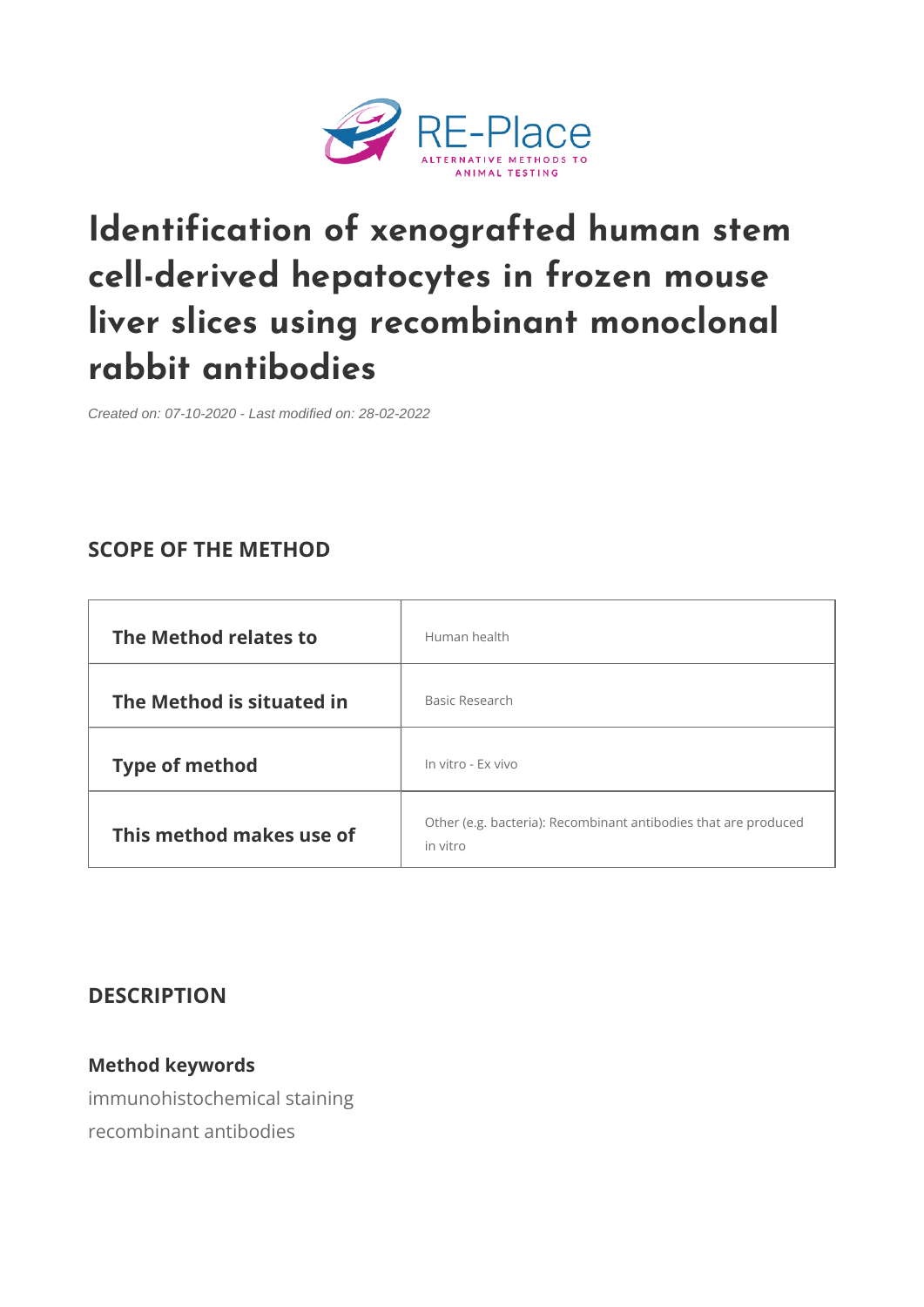frozen sections

### **Scientific area keywords**

stem cells liver disease

# **Method description**

In this method, we use rabbit monoclonal antibodies that are produced in vitro to identify xenografted human stem cell-derived hepatocytes in frozen murine liver slices. These recombinant antibodies were produced in vitro by cloning antibody genes for immune-specific heavy and light antibody chains into high-yield expression vectors. These vectors are then introduced into expression hosts (eg bacteria, yeast, or mammalian) to generate the recombinant monoclonal antibodies.

#### **Lab equipment**

- Fluorescence microscope;
- PAP pen for immunostaining.

#### **Method status**

History of use

#### **PROS, CONS & FUTURE POTENTIAL**

#### **Advantages**

Recombinant antibodies are produced in vitro by several commercial companies and offer several advantages over traditional monoclonal and polyclonal antibodies: 1) Improved consistency and reproducibility: Recombinant antibodies are developed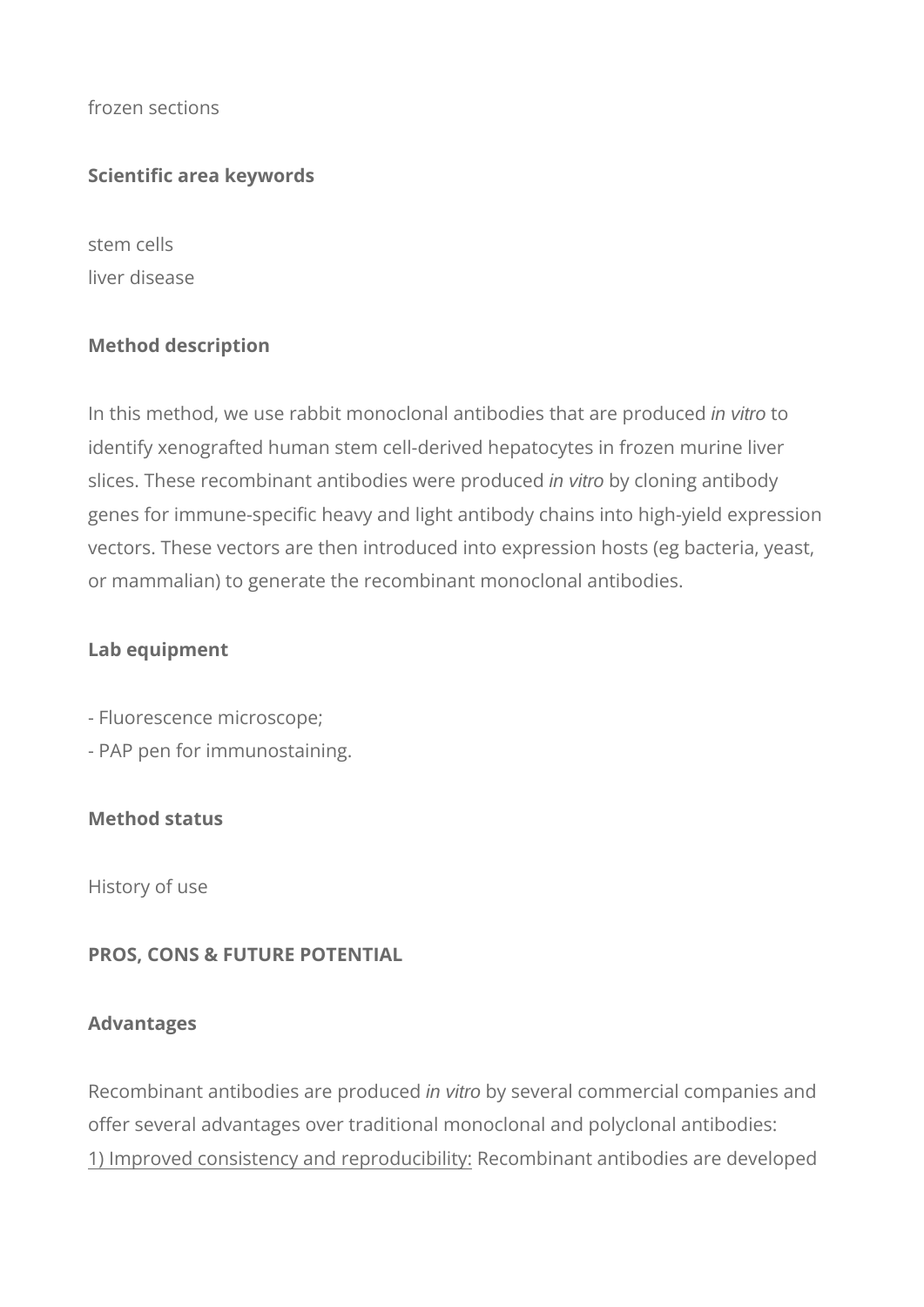from a unique set of genes and therefore antibody production can be controlled and is reliable. Several problems with hybridoma production can as such be avoided, such as gene loss, gene mutations, and cell-line drift. Recombinant produced antibodies, therefore, suffer from very little batch-to-batch variability.

2) Improved sensitivity and specificity: With recombinant technology, it is easier to improve both antibody specificity and sensitivity through antibody engineering. The selection process for the desired clone occurs at both the hybridoma and recombinant cloning stages, allowing to select the most favorable antibody qualities before production.

3) Ease of scalability: With the antibody genes isolated, antibody expression can be carried out at any scale and in a shorter timeframe than traditional monoclonal technology. This means that tailored antibodies can be generated in weeks rather than months.

4) Animal-free high-throughput production: Once the antibody-producing gene is isolated, animal-free in vitro production can be implemented. For antibodies generated using phage display technology, even the gene of the antibody can be isolated with an animal-free procedure.

Using these types of antibodies we were able to specifically label human stem cellderived hepatocytes in mouse livers after transplantation and discriminate them from the endogenous mouse hepatocytes.

# **Challenges**

There are several challenges related to recombinant antibodies:

1) Most recombinant antibodies are still first generated using animals in order to isolate the antibody-producing gene and only can be subsequently produced recombinantly once this gene is isolated.

2) For some difficult targets, recombinant libraries will not be adequate to provide a valid recombinant antibody.

# **Future & Other applications**